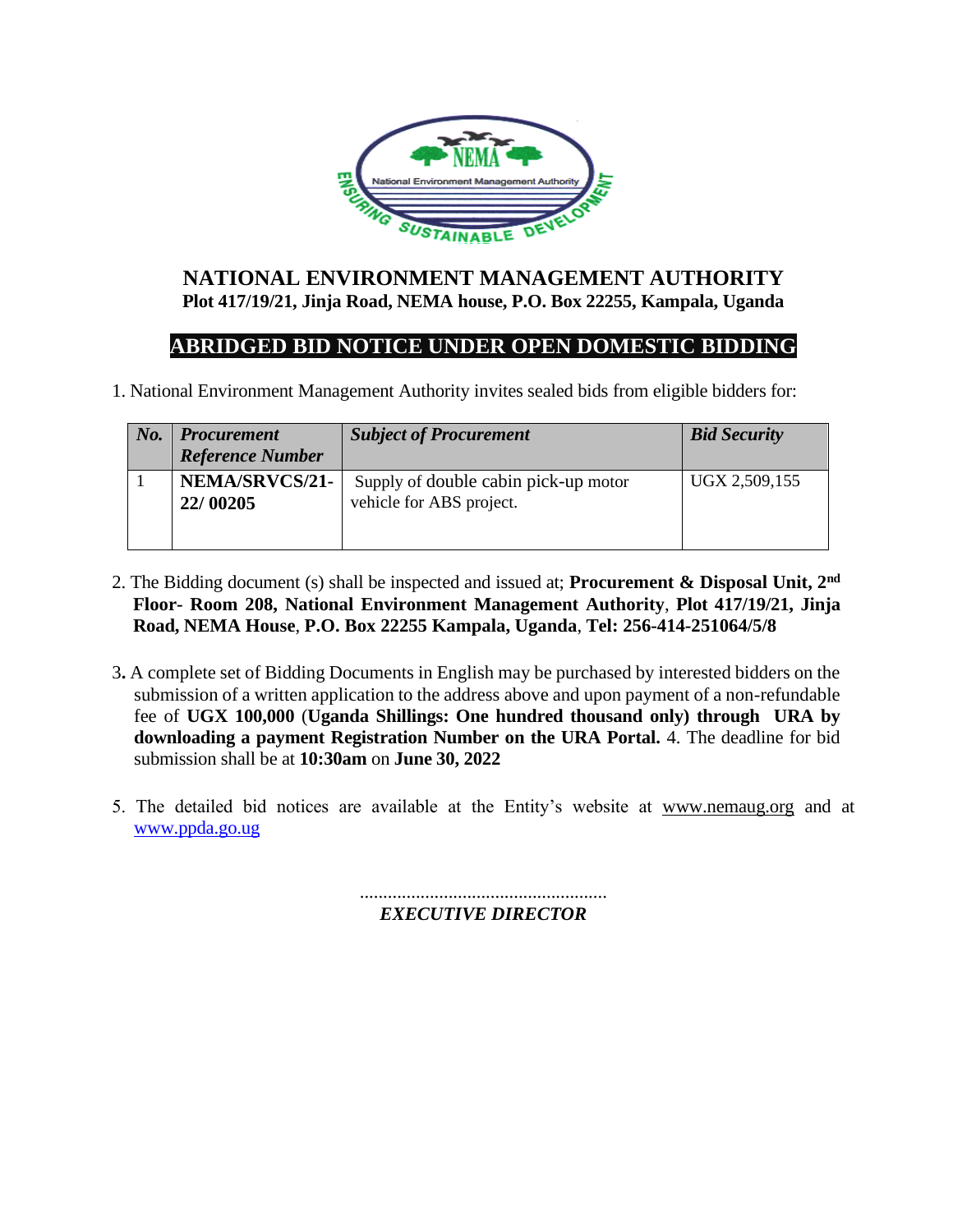# **BID NOTICE UNDER OPEN BIDDING**

### **Date 31/05/2022**

#### **Subject: Invitation to bid for Supply of motor vehicle for ABS project.**

#### **Procurement Reference Number: NEMA/SRVCS/21-22/00205**

- 1. The National Environment Management Authority has allocated funds to be used for the acquisition of double cabin pick-up motor vehicle for ABS project.
- 2. The Entity invites sealed bids from eligible bidders for the provision of the above supplies.
- 3. Bidding will be conducted in accordance with the open domestic bidding method contained in the Public Procurement and Disposal of Public Assets Act, 2014 and is open to all bidders.
- 4. You may obtain further information and inspect the bidding documents at the address given below at 8(a) from **8:00 a.m. to 5:00 p.m. on working days.**
- 5. The Bidding documents in English may be purchased by interested bidders on the submission of a written application to the address below at 8(b) and upon payment of a non-refundable fee of **UGX 100,000** (**Uganda Shillings: One hundred thousand only).**

*A complete set of Bidding Documents in English may be purchased by interested bidders on the submission of a written application to the address above and upon payment of a nonrefundable fee of UGX 100,000 (Uganda Shillings: One hundred thousand only) through URA by downloading a payment Registration Number on the URA Portal..* 

- 6. Bids must be delivered to the address below at 8(c) at or before 10:30am on **June 30, 2022.**All bids must be accompanied by a bid security amounting to **2,509,155**. or an equivalent amount in a freely convertible currency. Bid Securities must be valid until **August 31, 2022.** Late bids shall be rejected. Bids will be opened in the presence of the bidders' representatives who choose to attend at the address below at 8(d) at 12:00pm on **June 30, 2022.**
- 7. There shall be a pre-bid meeting at **NEMA Plot 417/19/21, Jinja Road, NEMA house at 11:00am on June 15, 2022** as indicated in the proposed schedule in this notice.

8. (a) Address documents may be inspected at:

**Procurement & Disposal Unit, 2nd Floor, Room 208 National Environment Management Authority Plot 417/19/21, Jinja Road, NEMA House, P.O. Box 22255 Kampala, Uganda Tel: 256-414-251064/5/8 Email: [procurement@nemaug.org](mailto:procurement@nemaug.org)**

- (b) Address documents will be issued from: **same as 8(a) above.**
- (c) Address Bids must be delivered to: **same as 8(a) above.**